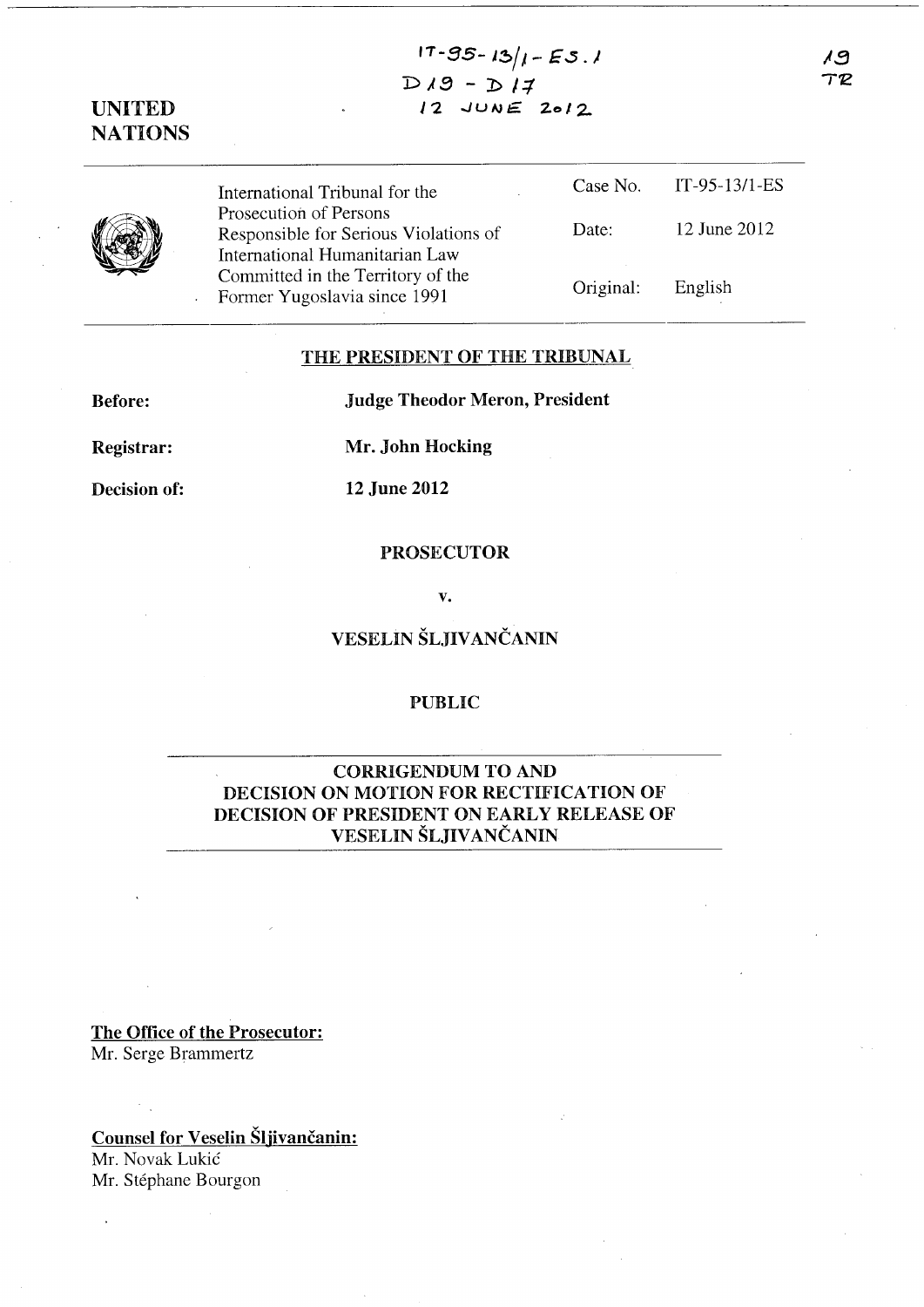$$
17-95-13/1-E5.1
$$

18

I, THEODOR MERON, President of the International Tribunal for the Prosecution of Persons Responsible for Serious Violations of International Humanitarian Law Committed in the Territory of the former Yugoslavia since 1991 ("Tribunal");

NOTING the "Decision of President on Early Release of Veselin Šljivančanin" filed on 5 July 2011 ("Early Release Decision");

BEING SEISED OF the "Motion for Rectification of Šljivančanin's Early Release Decision" filed by Veselin Šljivančanin on 14 May 2012 ("Motion"), in which Mr. Šljivančanin submits that paragraph 10 of the Early Release Decision contains a factual error and requests rectification of that error;<sup>1</sup>

NOTING that the Prosecution has not filed a response to the Motion;

NOTING that Trial Chamber II of the Tribunal ("Trial Chamber") convicted Mr. Šljivančanin of a single count of "[t]orture, a violation of the laws or customs of war, under Article 3 of the Statute, for having aided and abetted the torture of prisoners of war at the hangar at Ovčara on 20 November  $1991$ ";<sup>2</sup>

**NOTING** that this conviction was affirmed by the Appeals Chamber of the Tribunal;<sup>3</sup>

NOTING that the Early Release Decision states that "the Trial Chamber convicted Mr. Šljivančanin, pursuant .to Article 7(1) of the Statute, of a single count of persecution, as a violation of the laws or customs of war, under Article 3 of the Statute, for having aided and abetted the torture of prisoners of war at the hangar at Ovčara on 20 November 1991";<sup>4</sup>

CONSIDERING that the reference to Mr. Šljivančanin' s conviction for "persecution" in paragraph 10 of the Early Release Decision constitutes an inadvertent clerical error;

#### HEREBY GRANT the Motion; and

ORDER that the word "persecution" in paragraph 10 of the Early Release Decision be replaced by the word "torture".

Motion, paras 1, 3-4, 8, p. 3.

<sup>&</sup>lt;sup>2</sup> Prosecutor v. Mile Mrkšić et al., Case No. IT-95-13/1-T, Judgement, 27 September 2007 ("Trial Judgement"),

para. 715.<br><sup>3</sup> Prosecutor v. Mile Mrkšić and Veselin Šljivančanin, Case No. IT-95-13/1-A, Judgement, 5 May 2009, p. 169. See also *Prosu'utor v. Veselin* ŠUivančanin, Case No. IT-95-13/l-R.l, Review Judgement, 8 December 2010, para. 37.

<sup>4</sup> Early Release Decision, para. 10, *referring to* Trial Judgement, para. 715.